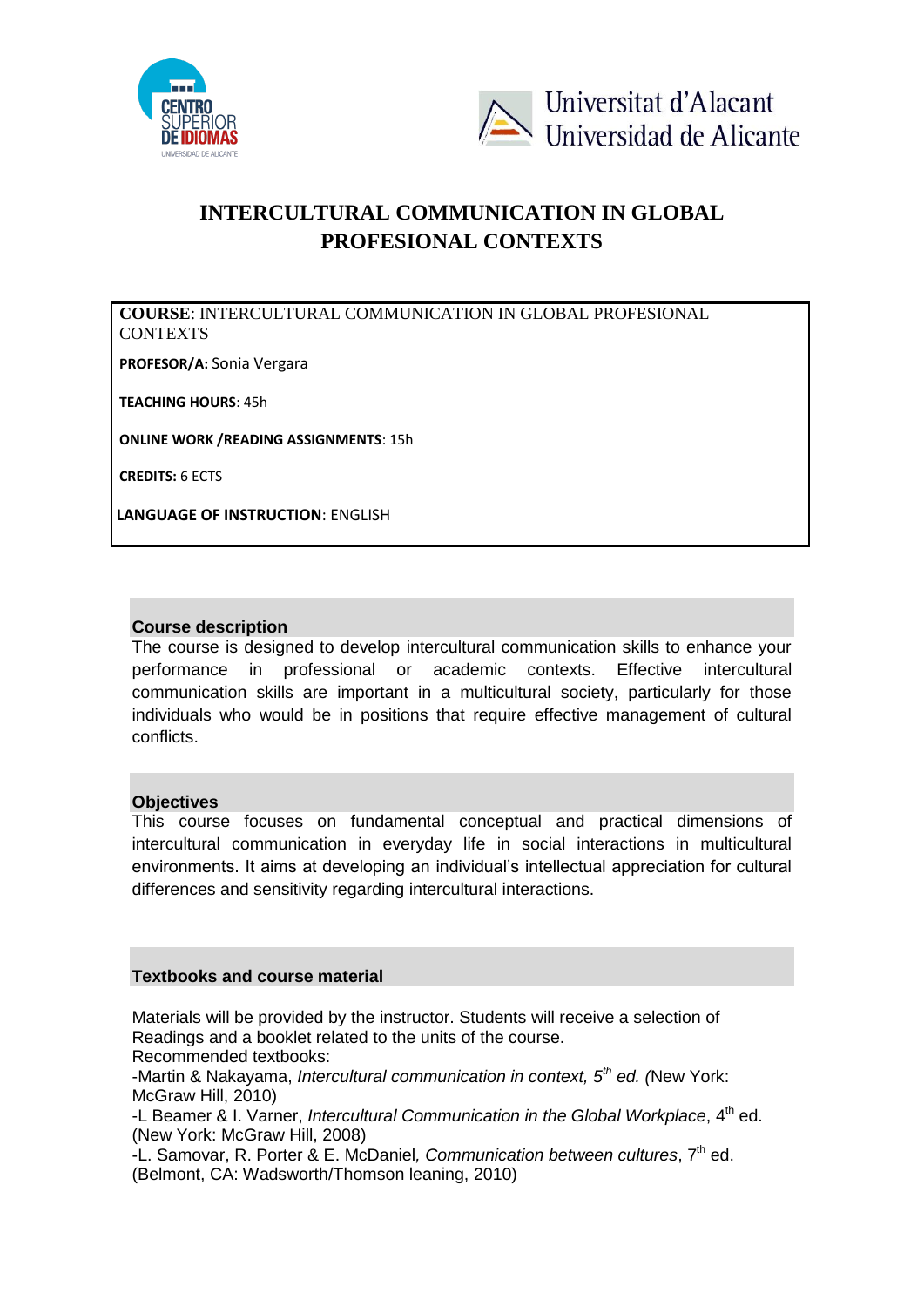## **OUTLINE**

| <b>Week</b>             | Topic / Subject                                                                                                                           | Readings                                                                                                                                                   | <b>Assignments Due</b>                                                                                                                   |
|-------------------------|-------------------------------------------------------------------------------------------------------------------------------------------|------------------------------------------------------------------------------------------------------------------------------------------------------------|------------------------------------------------------------------------------------------------------------------------------------------|
| $\overline{\mathbf{1}}$ | Course Introduction<br>- Why study Intercultural<br>Communication professional<br>contexts?<br>-Brief history of Intercultural<br>studies | Martin & Nakayama, Intercultural<br>communication in contexts, Chapter 1, pp. 3-<br>44<br>Martin & Nakayama, Ch. 2                                         | Essay due<br>`My<br>reasons for<br>studying<br>this<br>subject`                                                                          |
|                         | -Communication: functions and<br>principles.<br>-Understanding culture: why<br>does culture exist? What does it<br>look like?             | Samovar & Porter Communication between<br>cultures, Ch. 1, pp.2-27<br>Class handouts "Understanding culture"<br>Class booklet, chapter 1 "What is culture" | <b>UAB</b><br>Test<br><b>on</b><br>Intercultura<br>I openness                                                                            |
|                         | -Definitions of culture                                                                                                                   | Beamer & Varner, Intercultural communication<br>in the global workplace, Ch. 1 & 2.                                                                        | Essay due<br>'My cultural<br>self-<br>identity'                                                                                          |
| $\overline{\mathbf{2}}$ | -Reactions to unfamiliar<br>cultures: moving beyond<br>stereotypes                                                                        | Class booklet, chapter 5<br>Beamer & Varner, "Reactions to unfamiliar<br>cultures", Intercultural Communication in the<br>Global Workplace.                | recognizing<br>ineffective<br>responses<br>to cultural<br>differences<br>-Learning<br>to<br>recognize<br>your<br>cultural<br>'red flags' |
|                         | Cultures in comparison. Video<br>session "East and West. Cultural<br>differences"                                                         | R.E. Nisbett, The Geography of Thought, pp.<br>$112 - 137$                                                                                                 |                                                                                                                                          |
|                         | -Hofstede's Cultural dimensions<br>-E. Hall, Trompenaars value<br>orientations                                                            | -Class booklet, chapters 8 and 9.<br>-Samovar, Porter & McDaniel Communication<br>between cultures, Ch. 5 pp. 198-207                                      | Critical<br>incident<br>analysis<br>Essay due<br>'Coping<br>with culture<br>clash'                                                       |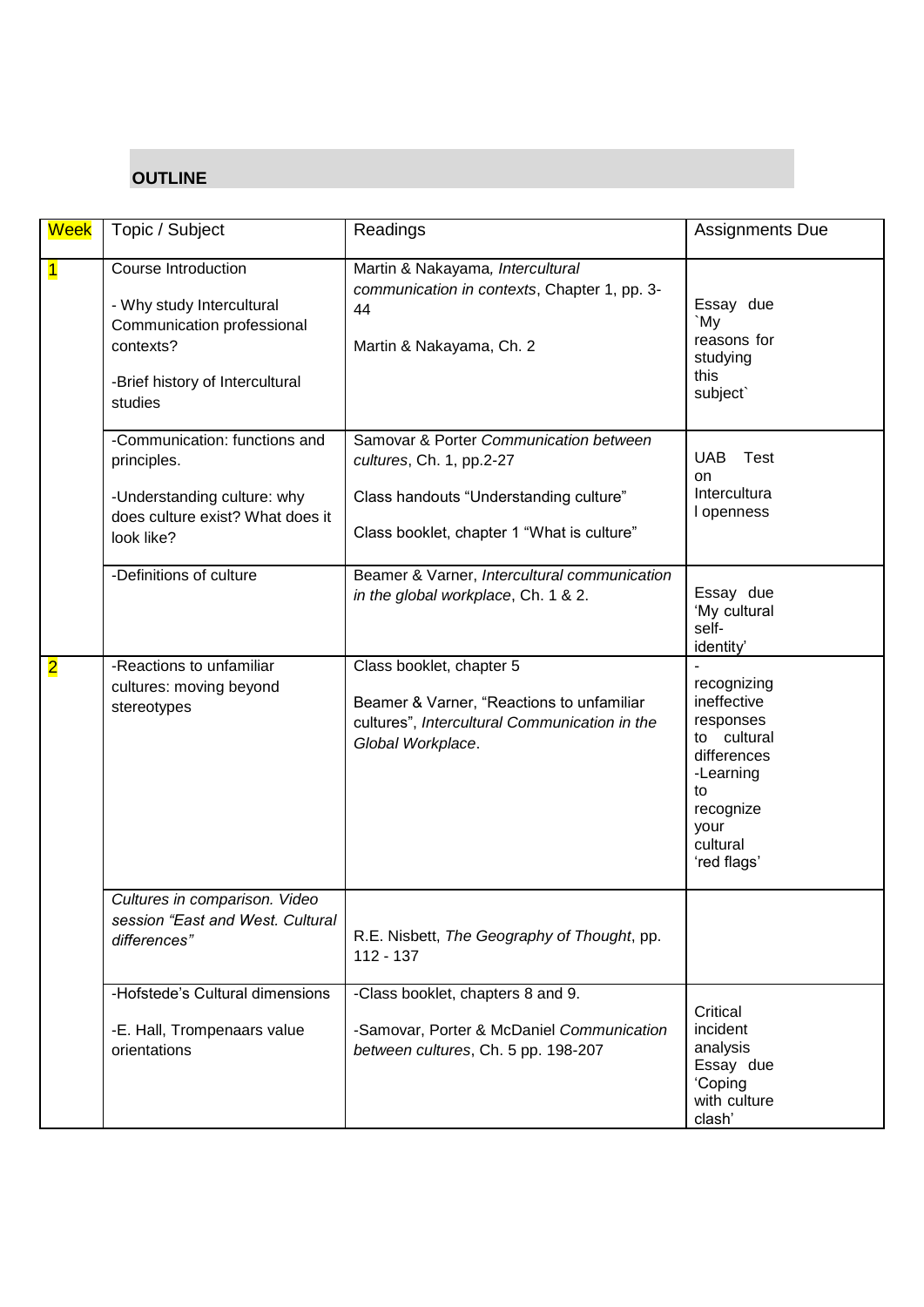|                         | -REVIEW SESSION                                                                                                                       |                                                                                                                                                                                      |                               |
|-------------------------|---------------------------------------------------------------------------------------------------------------------------------------|--------------------------------------------------------------------------------------------------------------------------------------------------------------------------------------|-------------------------------|
|                         | -PARCIAL EXAM                                                                                                                         |                                                                                                                                                                                      | <b>PARCIAL</b><br><b>EXAM</b> |
| <mark>ვ</mark>          | -Non verbal communication:<br>Video session "The human<br>animal" by Desmond Morris &<br>"Body language at work" by<br>Peter Clayton. | -Class booklet, chapter 10 "Cultural<br>differences in non-verbal communication"<br>(paralanguage, kinesics, oculesics,<br>haptics, proxemics, olfactics, chronemics,<br>appearance) |                               |
|                         | -Language and<br>communication<br>Prof. Rae Adamson                                                                                   |                                                                                                                                                                                      |                               |
|                         | The specifics of intercultural<br>communication in<br>professional settings<br>Prof. Rae Adamson                                      |                                                                                                                                                                                      | Oral<br>presentati<br>ons     |
| $\overline{\mathbf{4}}$ | -Face negotiation theory<br>-Business protocol<br>-Intercultural conflict<br>management                                               | S. Ting-Toomey "Managing intercultural<br>conflict effectively"<br>J.L. Graham & R.A. Herberger<br>"Negotiators abroad don't shoot from the<br>hip"                                  |                               |
|                         | -Developing an intercultural<br>competence<br>-Cultural humility vs. Cultural<br>competence                                           | G.M. Chen "Intercultural sensitivity scale"<br>Melanie Tervalon; Jann Murray-Garcia<br>"Cultural humility versus cultural<br>competence: A critical distinction."                    | Oral presentations            |
|                         | <b>General Review</b><br><b>FINAL EXAM</b>                                                                                            |                                                                                                                                                                                      | <b>FINAL EXAM</b>             |